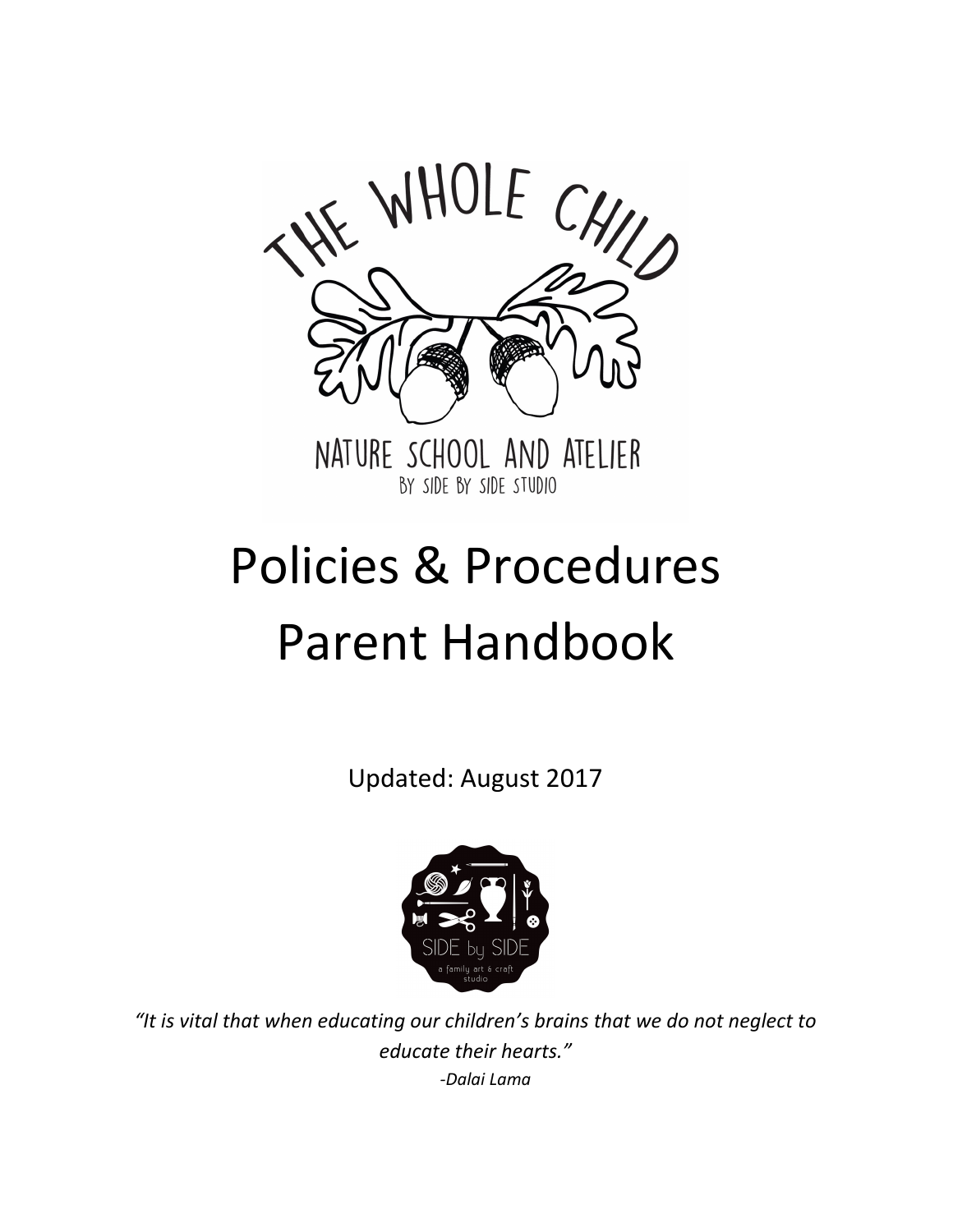Thank you for choosing The Whole Child Nature School and Atelier. The mission of The Whole Child is to provide children with stimulating nature-centered opportunities to encourage artistic self-expression, independent problem solving, and a never-ending curiosity towards life. Children will freely explore their natural world, therefore inviting new experiences every day and allowing the child to become a leader on their own learning path. Through these experiences, children will learn compassion not only towards their friends, but also towards the Earth and themselves.

The Whole Child encompasses all aspects of a child's well-being – mind, body, heart, and soul.

Inspired by Reggio, Steiner, and Warden philosophies, children will spend a majority of their time outdoors in Earth's classroom. Our daily rhythm will include time for creative play, loose parts invitations, yoga, stories, art discovery, and more. Our commitment in viewing children as competent and capable learners promotes a comfortable and encouraging atmosphere where children can recognize and reach their full potential.

This booklet includes detailed information outlining the procedures and policies involved in our program. Please keep it for future reference, and feel free to consult with our staff listed below about any questions you may have.

Excited to partner with you,

### Kim Frazier-Pirog

Executive Director & Lead Community Instructor [Director@SideBySideStudio.com](mailto:Director@SideBySideStudio.com)

### HOURS OF OPERATION

The Whole Child will meet from 9:00 AM until 12:00 PM on designated program days. Children may not be dropped off until 8:55AM. Please make every effort to arrive on time to pick up your child from the studio at 12:00PM. If a parent is consistently late, his/her child is subject to be removed from the program.

### ENROLLMENT

The Whole Child program is for children ages 3-5 (must be potty trained). Children must be 3-5 by September 1, 2017 for the 2017-2018 enrollment year.

Side by Side Studio | 2528 Frankfort Ave., Louisville, KY 40206 | 502-822-3693 | www.SideBySideStudio.com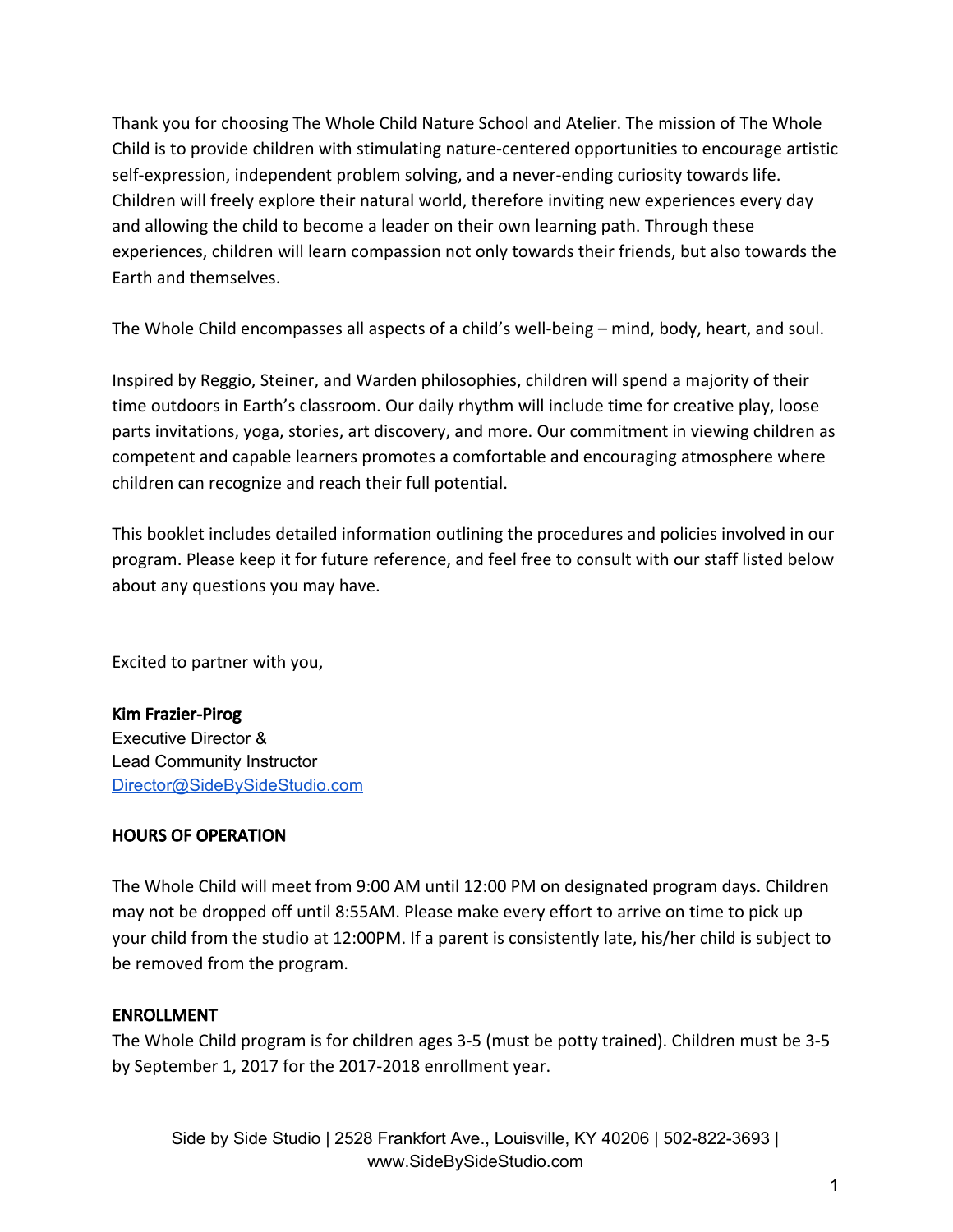Enrollment is for the entire 2017-2018 program year.

A Child Enrollment packet must be filled out at the time of enrollment for each child.

Your child's spot is not reserved until you have completed the following:

- Child Enrollment Packet for each child
- Paid a \$50 registration fee

Upon enrollment, you must complete the following within the first 2 weeks of the start of the program year, by September 20, 2017:

- Read and sign Policies & Procedures Parent Handbook
- Submit a copy of child's immunization records (KY State Immunization Certificate) & a copy of insurance card

Enrollment options for the 2017-2018 year are for the following day(s)

- Monday
- Wednesday
- Monday & Wednesday

### TUITION

Tuition reserves a permanent spot for your child on the day(s) in which you enroll. If your child is unable to attend on their scheduled day, you may not "switch" days (i.e.—Wednesday for Monday, etc.), and you will be charged the full amount of tuition regardless of any absence.

Tuition is due by the 5th of each month, a \$10 per day late fee will be applied to each day payment that is late. No exceptions will be made. If a family becomes more than one month behind in their payments, the child/children will not be accepted to the program until payment has been made in full. Please make your checks payable to Side by Side Studio or you may pay via credit card through our secure online Square payment system. Please note that if you choose to pay via credit card you will pay an additional 3.5% processing fee per payment.

Tuition payment is based on a per day rate of \$30.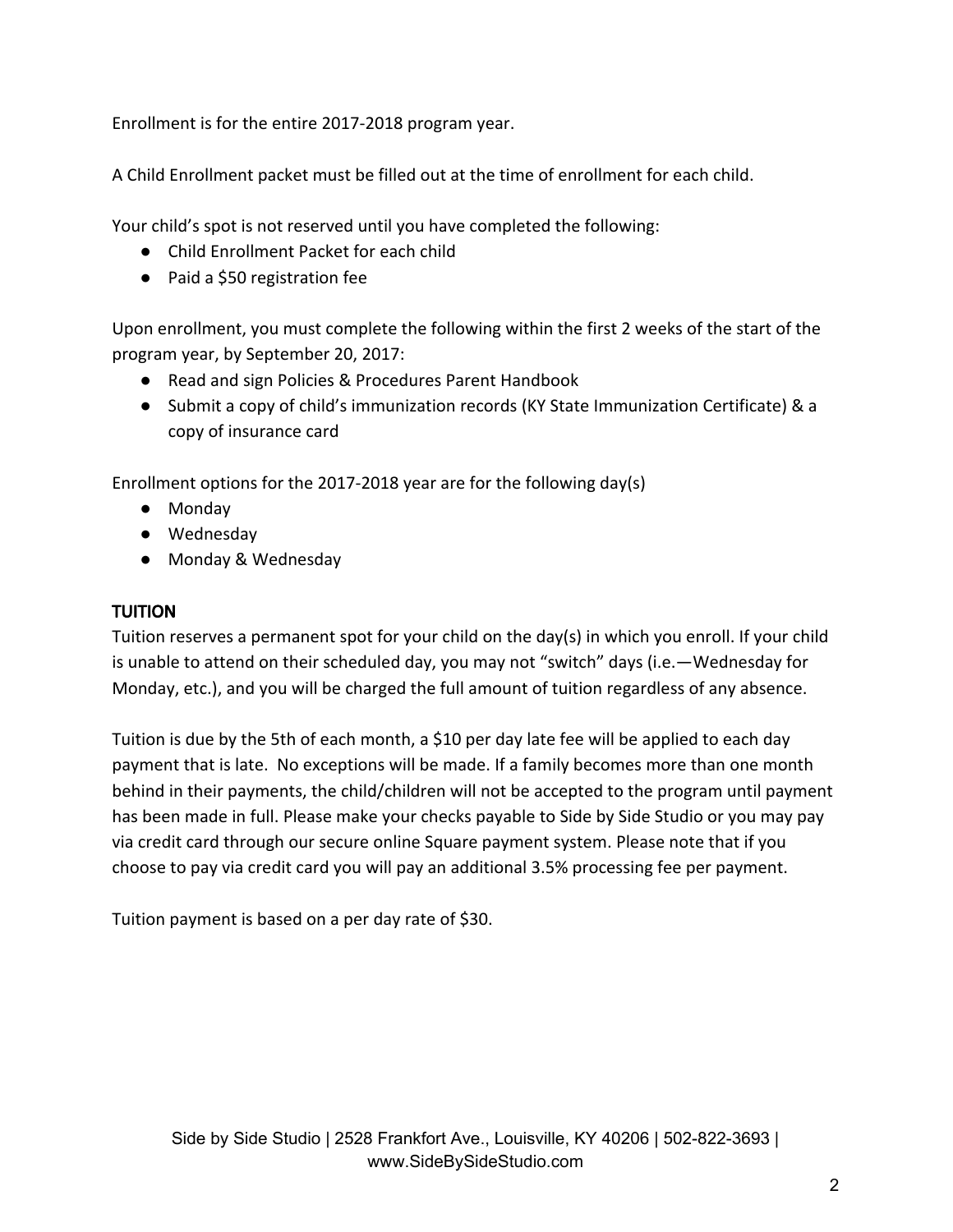### 2017-2018 Tuition Rates:

| <b>Tuition</b>                 |                                |                                   |                                                                          |  |  |
|--------------------------------|--------------------------------|-----------------------------------|--------------------------------------------------------------------------|--|--|
| <b>ENROLLED</b><br><b>DAYS</b> | <b>TUITION</b><br><b>TOTAL</b> | <b>REGISTRATION</b><br><b>FEE</b> | <b>9 MONTHLY</b><br><b>PAYMENTS</b><br>(Due by the 5th of<br>each month) |  |  |
| Monday                         | \$963                          | \$50                              | \$107                                                                    |  |  |
| Wednesday                      | \$1,053                        | \$50                              | \$117                                                                    |  |  |
| Monday &<br>Wednesday          | \$2,016                        | \$50                              | \$224                                                                    |  |  |

\*If you pay via credit card, payment will include an additional 3.5% processing fee.

### WITHDRAWAL OR SUSPENSION

If Side by Side Staff is concerned that your child's/children's needs are not being met in our program, we will involve you in the process of identifying the issues and working toward resolution. However, if after reasonable and appropriate interventions have been tried, Side by Side staff determines that the program is not in the best interest of you, your child(ren), or the Studio, we may require that your child(ren) be suspended from the program. Suspension procedures will be implemented in the time frame that is deemed appropriate by Side by Side Studio. If Side by Side believes, in its sole discretion, that the actions of a parent or guardian are disruptive, inappropriate or inconsistent with the Studio's best interests, it may elect to end a child's enrollment. In the event of suspension, you will not be refunded the remainder of the month's enrollment that has been paid.

In the event that you need to withdraw your child(ren) from the program, you must provide written notification to Studio Staff at least 30 days prior to your child's last day. If your last day falls during the middle of a month, you will pay the pro-rated tuition payment of \$30 per day for each day your child attends that month.

### SIGN IN/SIGN OUT PROCEDURE

Each day your child(ren) attends The Whole Child, they must be signed-in. When your child(ren) is picked up, they MUST be signed out.

Children will only be released to guardians or individuals who have been listed as approved persons for pickup in the student's file. Any person picking up your child may also be required

Side by Side Studio | 2528 Frankfort Ave., Louisville, KY 40206 | 502-822-3693 | www.SideBySideStudio.com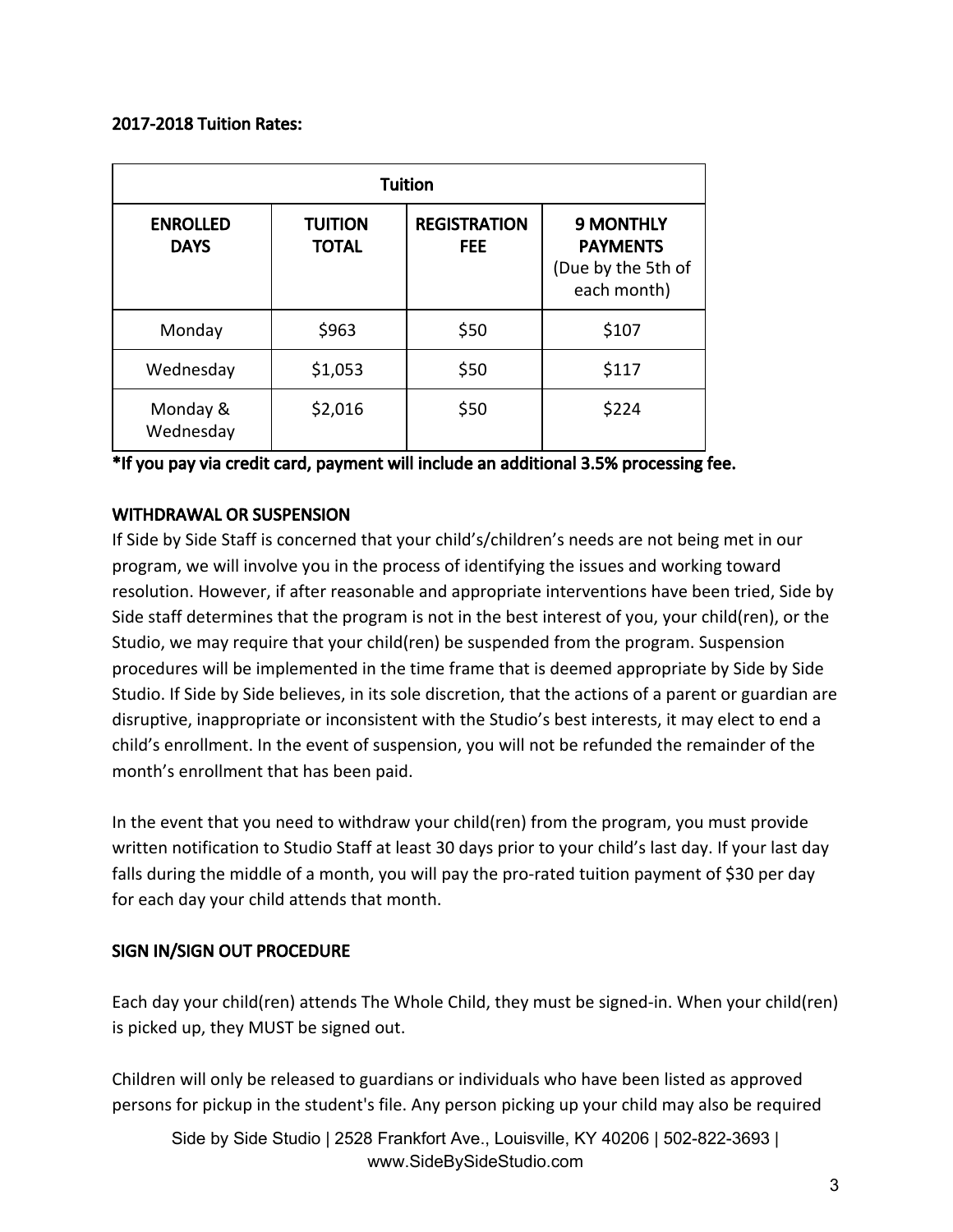to show proper I.D. (driver's license, etc.) Please notify staff UPON ARRIVAL if your child will be picked up by another individual so they can be added to the approved list. If someone attempts to pick up your child and is not on the list, we will require verbal confirmation from the parent before allowing your child to leave.

### FOOD AND SNACKS

We will provide a snack and water each day for your child. If your child has any dietary restrictions (i.e. gluten free, vegan, etc.) you must send a snack each day with your child. If class allergies are present, communication will be sent home and snacks will be adjusted accordingly.

### INJURY

If your child is injured while in our care, proper medical attention will be given and the injury documented. Documentation shall include time of injury, description of event, and a detailed description of treatment/ attention given. A copy will be given to parent or guardian and one copy will be kept on file.

In case of emergency, your child will receive attention first— parents will then be called for further instructions. It is your responsibility to keep all emergency telephone numbers current.

### **ILLNESSES**

A child who is ill may NOT be brought to programming. If your child is ill, they should remain at home until they have been on medication for 24 hours or is symptom-free for 24 hours.

DO NOT bring your child if they have the following symptoms:

1. Fever of 100 degrees or higher. Your child must be fever-free (without the use of medication) for 24 hours before returning to programming.

- 2. Vomiting or diarrhea (within 24 hours)
- 3. Contagious or unexplainable rash
- 4. Colored discharge from eyes
- 5. Unusual irritability or fatigue

Should your child develop any of these symptoms during program hours, you will be contacted and required to pick-up your child as soon as possible.

### INCLEMENT WEATHER POLICY

In the event of inclement weather, closing information will be posted on our Facebook page and parents/guardians will be notified via text message. After two "snow days," we will add make up days to the calendar and notify parents of the modified schedule.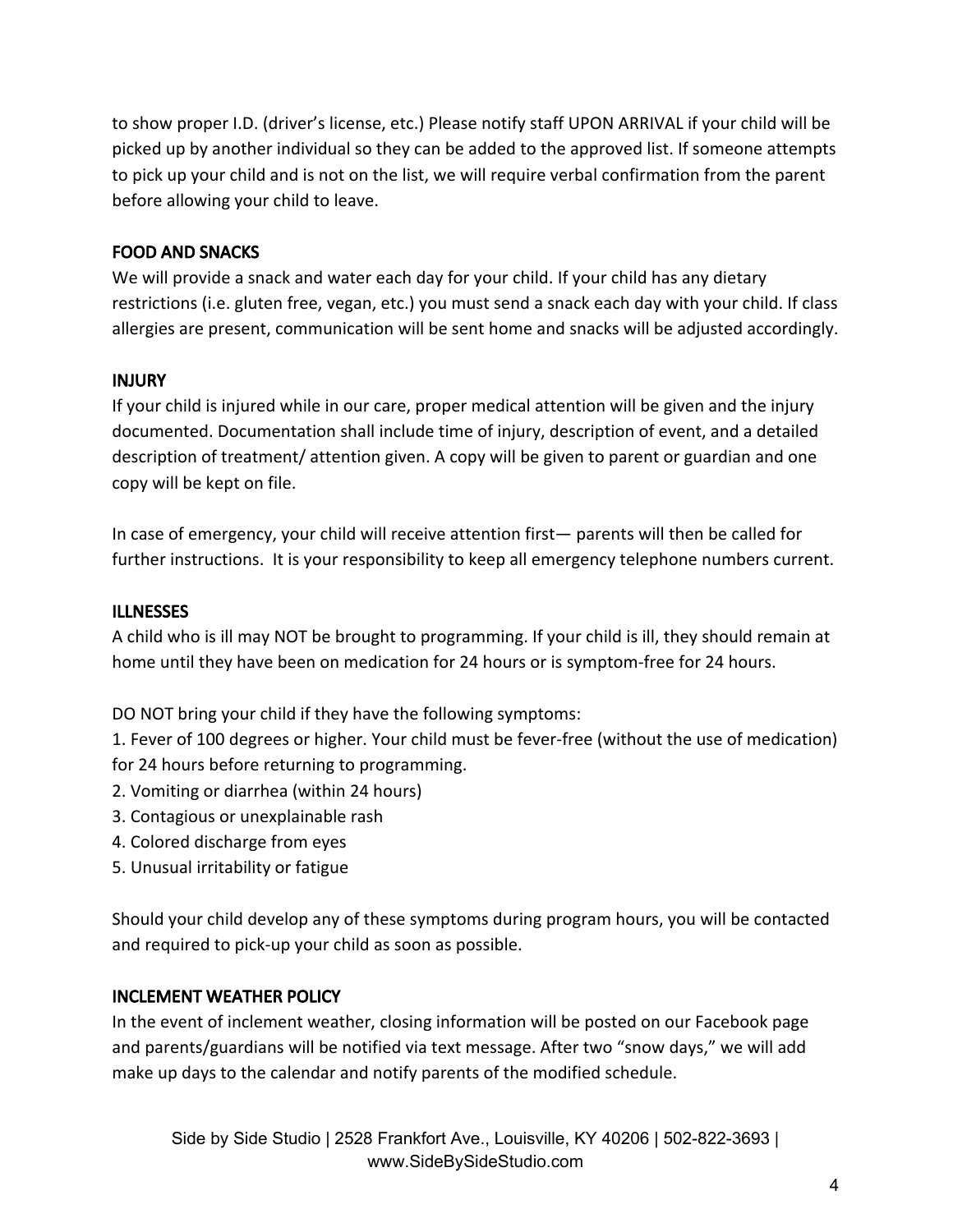### WEATHER CONDITIONS

Please note as a part of our program mission, we will plan to be outside in a variety of weather conditions, so please dress for appropriate weather conditions each day.

Staff will be aware of weather conditions to make a decision about outside play and exploration. This may include but is not limited to extremely high heat index, lightning, extreme cold and air quality index level.

- If the heat index is above 90, the children will play outdoors for a maximum of 20 minutes.
- Children are not permitted to explore outdoors when it is thundering and/or lightning.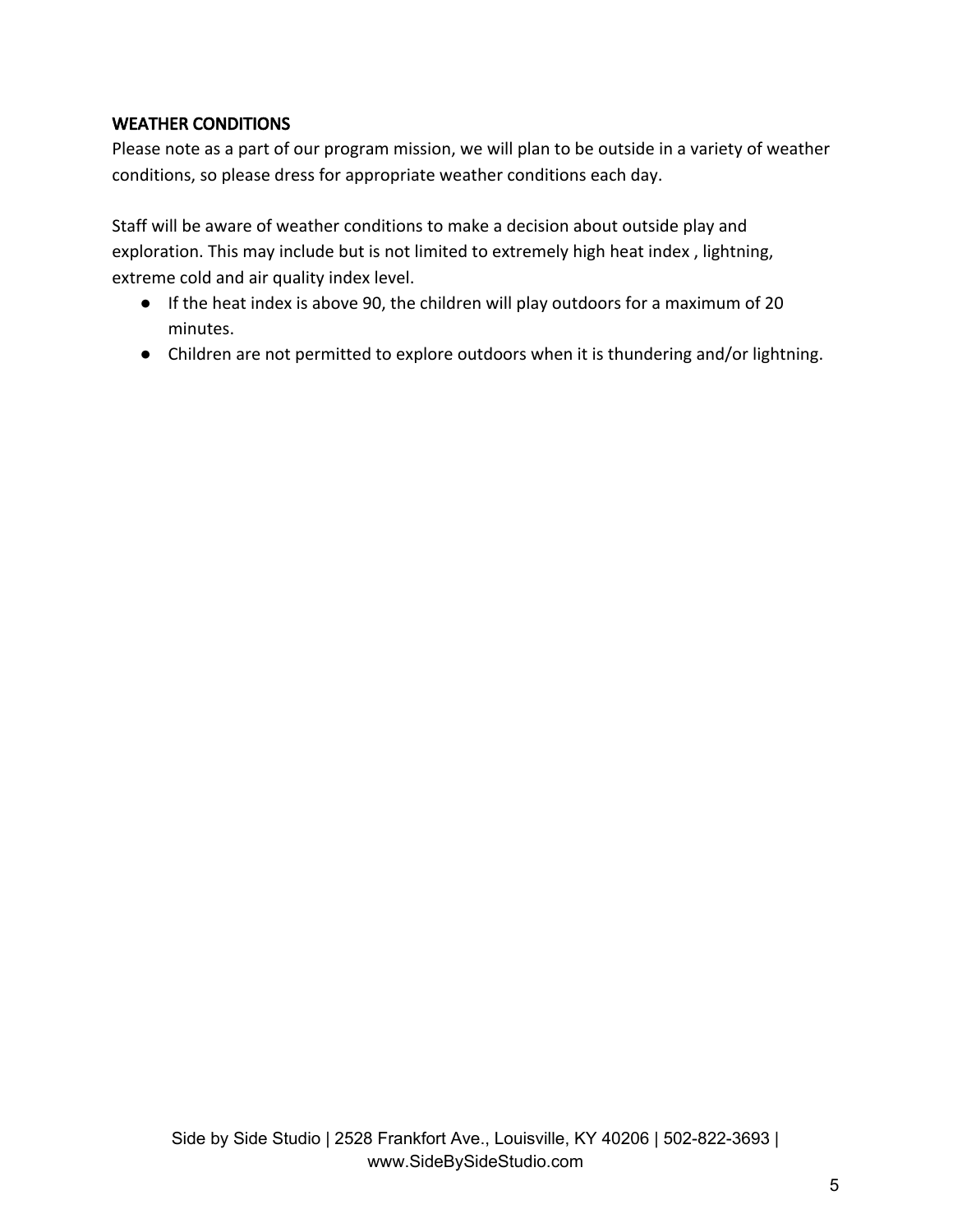## 2017-2018 Whole Child Schedule

### **SEPTEMBER 2017**

| Su                      |    | M <sub>T</sub> |    |                | W R F | Sa             |
|-------------------------|----|----------------|----|----------------|-------|----------------|
|                         |    |                |    |                | 1     | $\overline{2}$ |
| $\overline{\mathbf{3}}$ | 4  | 5              | 6  | $\overline{7}$ | 8     | 9              |
| 10                      | 11 | 12             | 13 | 14             | 15    | 16             |
| 17                      | 18 | 19             | 20 | 21             | 22    | 23             |
| 24                      | 25 | 26             | 27 | 28             | 29    | 30             |
|                         |    |                |    |                |       |                |
|                         |    |                |    |                |       |                |

### **OCTOBER 2017**

| 1<br>8<br>15 | $\overline{2}$<br>9 | 3<br>10 | 4<br>11 | 5<br>12 | 6<br>13 | $\overline{7}$<br>14 |
|--------------|---------------------|---------|---------|---------|---------|----------------------|
|              |                     |         |         |         |         |                      |
|              |                     |         |         |         |         |                      |
|              | 16                  | 17      | 18      | 19      | 20      | 21                   |
| 22           | 23                  | 24      | 25      | 26      | 27      | 28                   |
| 29           | 30                  | 31      |         |         |         |                      |

### **NOVEMBER 2017**

| Su | <b>M</b>       | T              | W  | $R =$          | F. | Sa |
|----|----------------|----------------|----|----------------|----|----|
|    |                |                | 1  | $\overline{2}$ | 3  | 4  |
| 5  | $6\phantom{a}$ | $\overline{7}$ | 8  | 9              | 10 | 11 |
| 12 | 13             | 14             | 15 | 16             | 17 | 18 |
| 19 | 20             | 21             | 22 | 23             | 24 | 25 |
| 26 | 27             | 28             | 29 | 30             |    |    |
|    |                |                |    |                |    |    |
|    |                |                |    |                |    |    |

### FEBRUARY 2018

| <b>Su</b> |    |              | M T W R F Sa         |    |                |                         |
|-----------|----|--------------|----------------------|----|----------------|-------------------------|
|           |    |              |                      | 1  | $\overline{2}$ | $\overline{\mathbf{3}}$ |
| 4         | 5  | 6            | $\overline{7}$       | 8  | 9              | 10                      |
| 11        | 12 |              | $13 \mid 14 \mid 15$ |    | 16             | 17                      |
| 18        | 19 | $ 20\rangle$ | 21                   | 22 | 23             | 24                      |
| 25        | 26 | 27           | 28                   |    |                |                         |

| <b>MAY 2018</b> |    |    |                |    |    |    |  |
|-----------------|----|----|----------------|----|----|----|--|
| S <sub>U</sub>  | M  | т  | W              | R  | F  | Sa |  |
|                 |    | 1  | $\overline{2}$ | 3  | 4  | 5  |  |
| 6               | 7  | 8  | 9              | 10 | 11 | 12 |  |
| 13              | 14 | 15 | 16             | 17 | 18 | 19 |  |
| 20              | 21 | 22 | 23             | 24 | 25 | 26 |  |
| 27              | 28 | 29 | 30             | 31 |    |    |  |

### **JANUARY 2018**

| 1<br>8 | $\overline{2}$<br>9 | $\overline{\mathbf{3}}$<br>10 | $\overline{\mathbf{4}}$<br>11 | 5  | 6  |
|--------|---------------------|-------------------------------|-------------------------------|----|----|
|        |                     |                               |                               |    |    |
|        |                     |                               |                               | 12 | 13 |
|        | 16                  | 17                            | 18                            | 19 | 20 |
|        | 23                  | 24                            | 25                            | 26 | 27 |
|        | 30                  | 31                            |                               |    |    |
|        | 15<br>22<br>29      |                               |                               |    |    |

|  |  |  | <b>DECEMBER 2017</b> |  |
|--|--|--|----------------------|--|
|--|--|--|----------------------|--|

| Su                      | M  | т. | W  | $\mathbb{R}$   | F. | Sa             |
|-------------------------|----|----|----|----------------|----|----------------|
|                         |    |    |    |                | 1  | $\overline{2}$ |
| $\overline{\mathbf{3}}$ | 4  | 5  | 6  | $\overline{7}$ | 8  | 9              |
| 10                      | 11 | 12 | 13 | 14             | 15 | 16             |
| 17                      | 18 | 19 | 20 | 21             | 22 | 23             |
| 24                      | 25 | 26 | 27 | 28             | 29 | 30             |
| 31                      |    |    |    |                |    |                |

### **MARCH 2018**

| su |    |    |                | M T W R F Sa |                |    |
|----|----|----|----------------|--------------|----------------|----|
|    |    |    |                | 1            | $\overline{2}$ | 3  |
| 4  | 5  | 6  | $\overline{7}$ | 8            | 9              | 10 |
| 11 | 12 | 13 | 14             | 15           | 16             | 17 |
| 18 | 19 | 20 | 21             | 22           | 23             | 24 |
| 25 | 26 | 27 | 28             | 29           | 30             | 31 |
|    |    |    |                |              |                |    |

| Su | M              | т  | W  | R  | F  | Sa |
|----|----------------|----|----|----|----|----|
| 1  | $\overline{2}$ | 3  | 4  | 5  | 6  | 7  |
| 8  | 9              | 10 | 11 | 12 | 13 | 14 |
| 15 | 16             | 17 | 18 | 19 | 20 | 21 |
| 22 | 23             | 24 | 25 | 26 | 27 | 28 |
| 29 | 30             |    |    |    |    |    |

**NOTES** 

Fall Semester: Wednesday, September 6, 2017-Wednesday, December 13, 2017

### Spring Semester: Wedneday, January 3, 2018-Wednesday, May 23, 2018

### Monday, January 15, 2018- CLOSED-MLK, Jr. Day

Monday, April 2, 2018-CLOSED-Spring Break

Wednesday, April 4, 2018-CLOSED-Spring Break

Side by Side Studio | 2528 Frankfort Ave., Louisville, KY 40206 | 502-822-3693 | www.SideBySideStudio.com

### 6